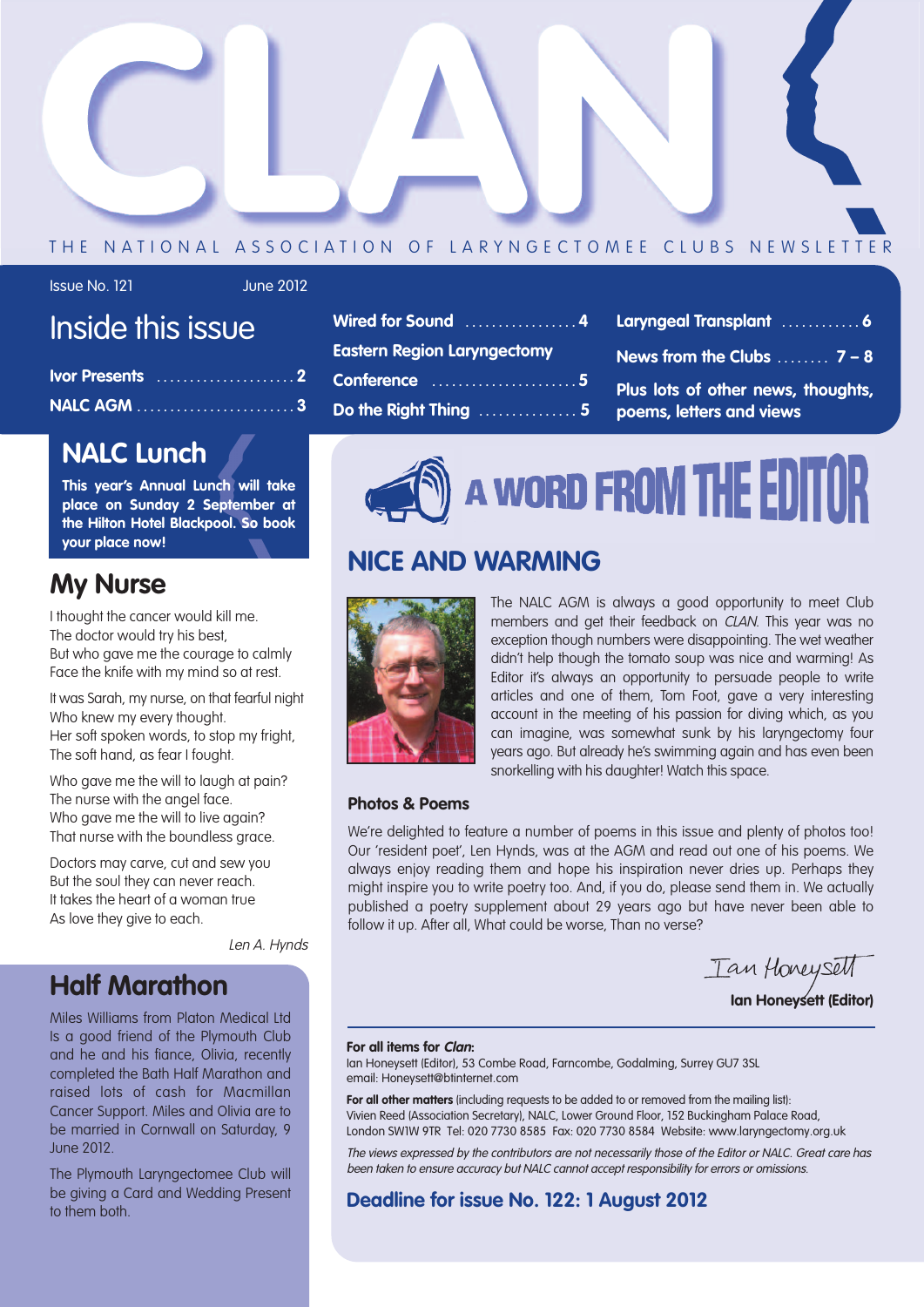## **The Funny Side of Cancer**

I realised I had lost my voice, "Laryngitus" the general cry. "Go to the doctors, you have no choice," That wisdom I could not deny.

First Dr Busk, then Mr Sharpe, who told me the astonishing news. "Spindle Cell Cancer, afraid it's a harp," said quietly, giving me clues.

The great man himself then had a look, on his tip-toes he peered down my throat. "Do you tomorrow," as my pulse he took, and his pen wrote a copious note.

He was as good as his word, he gave me back life and breath. Slowly but surely those strange words stirred.

I had side-stepped that premature death.

I now force air through a valve prosthetic, but only half of it comes out of the mouth. The words formed are quite pathetic, the other forced air travels south.

With one's stomach distended, you're arotty,

and the passing of wind a disgrace. In song I could be Pavarotti, if that valve was in the right place!

Len A. Hynds

## **Filter Problems**

This is for Alan Peacey. I had my operation in April 2009 due to a fistula. I was out of action until 10 September. I started looking for work after this. I am a bricklayer and I have had to change my career. I have been looking for driving jobs but can only apply for ones that do not involve heavy lifting. At this time I have applied for about 40 or 50 jobs. Out of these I have had two interviews with NO luck.

I have met a few other larys with the same problem. And now my GP is limiting the amount of items I can order from Countrywide in one go. I am having to have a rethink on jobs to apply for as the more physical I get, the more I produce mucus meaning I cough more. Then the more HME filter cassettes I go through. And this is since GPs were given the money. (I can go through five-six filters a day on a bad day, some days only twothree, also leakage through the valve does not help.)

Alan Wells

## **Ivor Presents…**

The University of Liverpool, Medical Imaging and Radiotherapy directorate is responsible for the training of therapy radiographers in the North West of England. It's a three year degree course and we train around 44 students each year. Students on our programme have clinical placements at the Christie hospital, Manchester; Clatterbridge Centre for Oncology, Wirral, Rosemere Cancer Centre, Preston and Cumberland Infirmary, Carlisle.

A number of years ago we looked at how to improve the second year 'head and neck' module. One idea we had was to invite some outside speaker with specialist knowledge. Following an email to Vivian at NALC to see if your organisation would be able to help we were put in touch with Ivor Smith. Ivor has now been coming to Liverpool on an annual basis for the last five years. His contribution to the module is greatly appreciated by both the students and the staff. Here are some quotes from students after his most recent visit in March:

"Ivor's session was really good, he was extremely open and honest about everything and it was inspiring to see how well his life had turned out and what he had to overcome after the laryngectomy. He was <sup>a</sup> good presenter and kept everyone interested and involved, and encouraged everyone to get stuck in and have a look. I really enjoyed the session."

Beth

"I found the Ivor Smith session very helpful in understanding just how difficult life can become after having <sup>a</sup> trachy. He was entertaining to listen to and very approachable for questions. The videos he showed us were also very interesting and informative. Overall I enjoyed the session and would advise it to be kept going for future years."

**Jennifer** 



Some of the 2yr Radiotherapy undergraduates



Back (L-R): Angela Cross, Lesley Ronald Front (L-R): Louise Waywell, Ivor Smith, Elspeth McLean

"I thought the session with Ivor was brilliant. I personally found it very interesting and informative, especially as I had only seen one tracheostomy patient whilst on placement, and only for a minute before <sup>a</sup> break."

"Ivor made light (for want of <sup>a</sup> better word) of <sup>a</sup> difficult situation for both the laryngectomee and the student/ professional by letting us into his world. By getting us to use <sup>a</sup> torch and have <sup>a</sup> look into his stoma, he banished the fear and mystery of it."

"I will admit I had my own preconceptions about <sup>a</sup> stoma patient, that I wouldn't be able to hear him and presumed (wrongly). Instead I met <sup>a</sup> very articulate and funny chap, who explained the process well and allowed us to ask any questions we wanted. He dispelled any myths or preconceptions I might have had prior to the session, and showed me that there was nothing to be 'scared' of."

"His lecture itself was interesting and afterwards I felt I understood the process clearer. Thanks for the session."

Sam

Each year all the health courses at the University fundraise for the year's nominated charity. Back in 2008-09 NALC was our nominated charity and as a result of our efforts carol singing, selling cakes

> and raffle tickets we were able to present you with £300. We are very gratefully to Ivor who has an early start travelling from Cumbria to speak to the students. Your continued input into the Radiotherapy degree at Liverpool is valued and we hope to keep working with you.

> > Louise, Radiotherapy Lecturer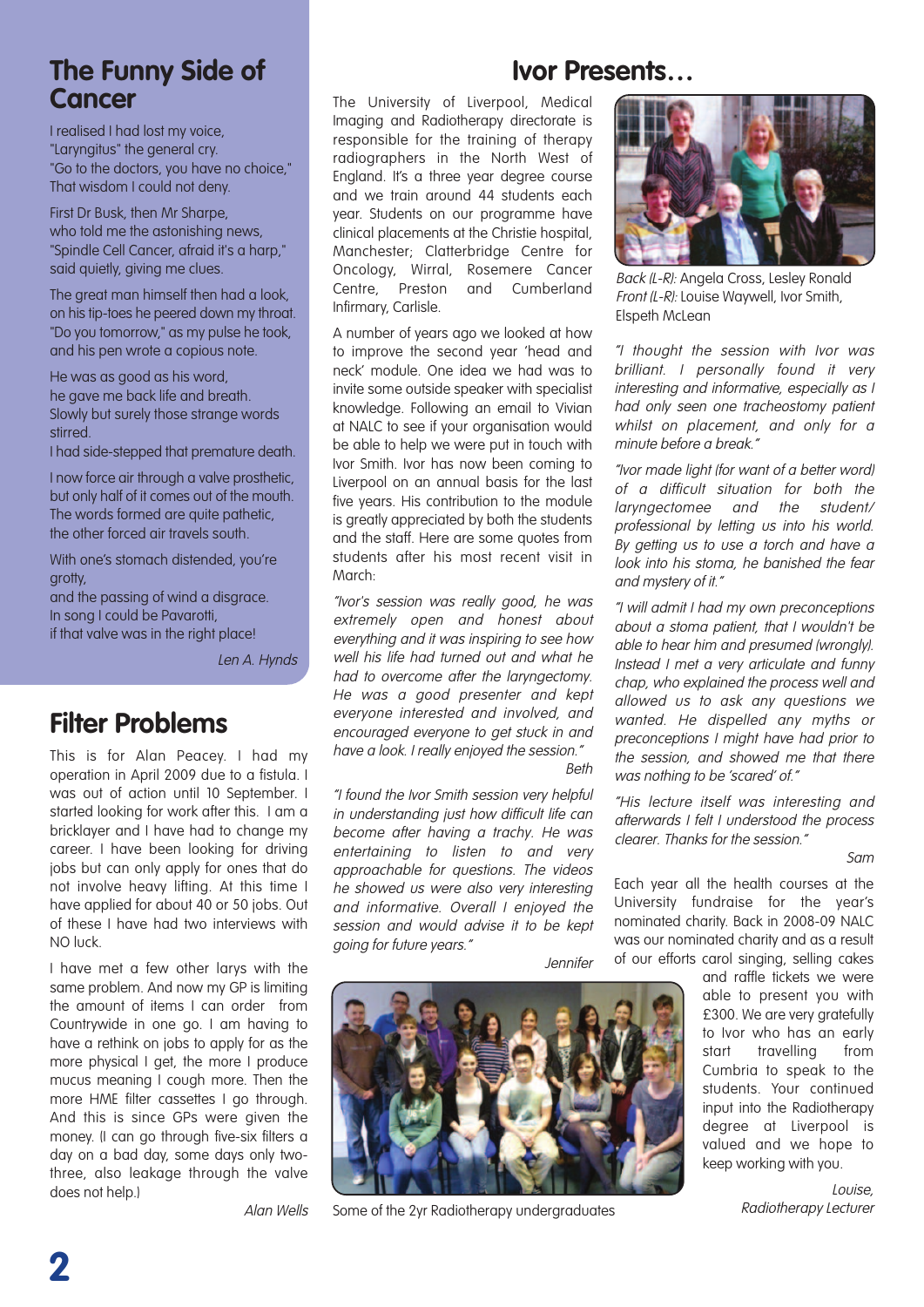# **Extended Family**

**NALC AGM**

I love my involvement with NALC in particular – you 'fellow/lady' laryngectomees are my extended family now and I have been developed in a very positive way from my interaction with you.

I am not a 'victim' nor is there a self pitying bone in my body – I do not believe I am the result of chance – in my agenda there is a bigger picture than that and if you want to pursue me on it I will gladly accommodate you. Genuinely!

Anyway, I want to go on record as saying I am enjoying my life – miss singing every now and again – but hey that is a small price to pay to get my life back – don't you think?

If I can be of service to any of you in any way that I am capable of serving – please do not hesitate to contact me. Tel 02891454940 or email amcguiggan@gmail.com

Alex McGuiggan (Officer of NALC)

**Jerry is recovering from day surgery when a nurse asks him how he is feeling. "I'm OK but I didn't like the four-letter word the doctor used in surgery," he answered. "What did he say?" asked the nurse. "Oops!" (Plymouth Club)**

## **I Am a Laryngectomee**

I am a laryngectomee, I have a wife to look after me. She has promised a surprise for tea, What it is I've to wait and see.

I often have to nebulise, And do it often if I'm wise. To thin my mucus when I rise, I won't have a good day otherwise.

To clean my tube I use a swab, They are very good at doing the job, I wear a bib to protect my chest, Or a cassette instead, whichever is best.

I must not eat and try to speak, Or my voice will be a squeak, Or it may make me choke, Which will not be a joke.

I'll say goodbye and all the best, And give my thoughts a little rest. I've written all I can Now I will send it off to CLAN.

> Poem by Mrs G (Manchester) whose husband is a laryngectomee



The weather was wet and the turnout was probably the lowest yet but nevertheless an enjoyable opportunity to get together at the Hallam Conference Centre on 14 May. There was a minute's silence to commemorate departed friends such as Marilyn Jones and Ken Whiley. Here are just a few of the points made:

- **●** The Powerpoint presentations remain very popular – please let NALC know if you would like one in your area.
- **●** Ivor Smith has been a regular speaker at Liverpool University and his session on Laryngectomy is now part of the radiotherapy curriculum.
- **●** Five clubs closed in the past year: Colchester, Croydon, Frimley, Glasgow Puffin & Horsham. No new clubs were formed.



- **●** The Welsh meeting was a great success but the Irish and Scottish meetings had to be cancelled or postponed.
- **●** Head & Neck 5000 is based on the experience of 5000 patients and looking at centralising cancer surgical services.
- **●** Andy Gage and others have been working hard on developing the NALC website and there is also a Facebook page (so please visit it and say you like it!).
- NALC literature has received the quality mark from the Information Standard scheme.
- **●** The Annual Lunch in Penrith was very successful with around 70 attending.







I underwent a total laryngectomy in October 1997 following numerous problems with my voice box. As I had a very rare cancer, Leiomyosarcoma (52 reported cases worldwide at the time of my operation), radiotherapy was not an option to treat the cancerous aggressive tumour.

I came to terms with my laryngectomy and went back to work with the support of my fellow work colleagues and family. I have not come to terms with the acute lack of smell and impaired taste but I cope.

Since April/May 2011, I have experienced what can only be described as a severe swelling and 'inner pulsating sensation to both sides of my neck' (very painful and equally alarming at times!). This sensation lasts around 10 to 20 seconds and can come at any time, night or day, and then recedes.

I have consulted with my Otorhinolaryngologist and had a recent Ultrasound scan which has not indicated anything untoward. So I would like to ask CLAN readers if you are aware of any recorded similar incidents of this problem, directly attributed to a laryngectomy. My thyroid was not removed and still functions correctly.

Graham A. Rock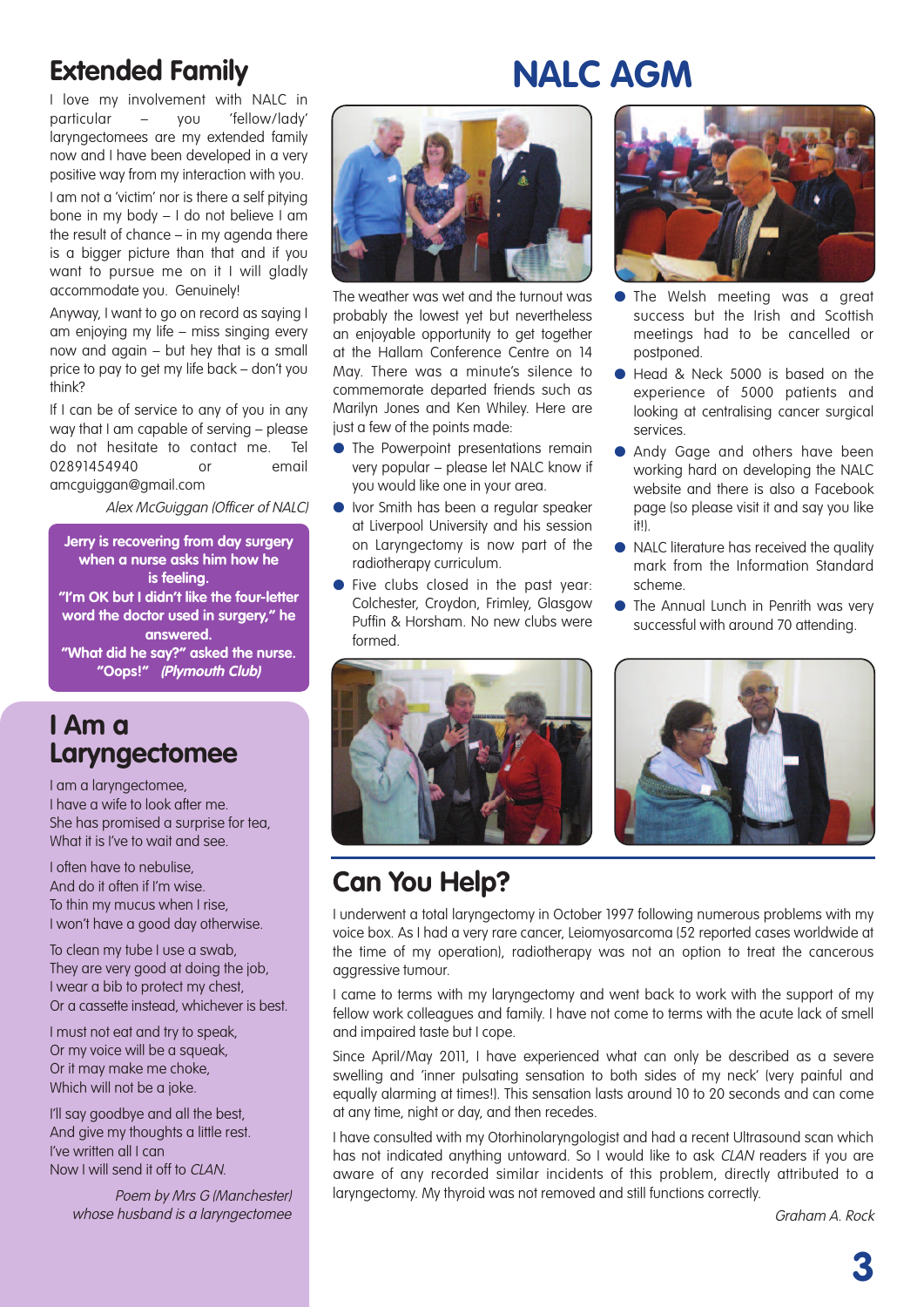## **Wired for Sound**

If I had been told 18 months ago that my husband, David, and I would be wired up for sound and on the podium speaking to professionals and consultants at the 4th Swallowing Research Group Conference in February 2012, I wouldn't have believed it and certainly would have asked "Why?"

We were soon to have that question answered and to find out that fate had a change of direction for us. November 2010 was the never-to-be-forgotten month. David had a total laryngectomy at Barts. It was very successful and all was going well until ten days later when the feeding tube was removed and David realised that swallowing food and drink was going to pose much more of a problem than he had imagined.

He stood up to eat. He used all his strength to try to swallow. He allowed loads of time but it was a pesky muscle bar which, despite laserings in the months that followed, insisted on regrowth. This held up the bolus, caused pooling of debris behind the voice valve and resistance to airflow for voice.

### **User Perspective**

This is the background to our being on that podium. Our Barts SLT, lovely Louise, had the brilliant idea to present a user perspective to the conference. She invited us to talk about pre and post surgical intervention for a laryngectomy and the impact on swallowing skills. She hoped to give delegates an understanding of some of the core themes that were relevant to many of the clinical areas discussed at conference. These included personcentred planning, communication and team working and supporting the client's understanding and decision-making regarding oral nutrition and quality of life.

Louise had us interact with her presentation by turning to us for comment as she went through D's pre and post op history and treatment. Videofluoroscopy slides of David's throat were also shown with the muscle bar appearing and disappearing.

### **So Many Questions**

Questions from the audience followed and there was laughter and clapping at some of our answers and a serious response to others. We pointed out that there is much talk of the importance of a cohesive multi-disciplinary team for the

successful treatment of head and neck cancer and of reinstating voice and swallowing. But the truth is that, having left hospital, the chance of getting that team around you fades rapidly. I'm sure that many patients leave without adequately establishing their oral intake. They have to say goodbye to the hospital dietician. Who is going to pick up on this and insist they return on an outpatient basis? How do you motivate the patient? Who is weighing him/her? How do you offer enough encouragement and support through the tough times? Many GPs say they have never had to deal with a laryngectomee. District nurses likewise.

For many, the post-op results of a laryngectomy are a severe shock. Before the op, the thought of so much surgery and knowing you will never again be able to speak as you did, is the loss most patients focus on, not suspecting a problem, not suspecting a problem with nutritional needs. Macmillan Cancer Support booklet, 2008: 'Understanding cancer of the Voicebox (larynx)' makes a surprisingly brief reference to this, stating on P32… 'after a few days or weeks, you will be able to eat and drink normally again.' No so. What do readers think?

## **Loss of Smell and Taste**

Another area that does not receive as much attention as the more obvious consequences of a laryngectomy is the loss of smell and taste. Again, 'after a few months, this can go back to normal'. I pointed out that the procedure results in you losing the use of your upper respiratory tract, so taste and smell are never going to be what they were. Learning compensatory measures are important.

It can already be seen that assessing quality of life for these patients is more than checking that the cancer has been eliminated but must also take into account a range of other issues such as overall health, physical, mental and social wellbeing. Do they live alone? A patient will make much better progress if there is someone to give him/her a cuddle when feeling low or lots of cuddles anyway. Why not? To pull the covers up when it's cold, to enable eating to be done in a group/family setting. How is swallowing going? Is medication being taken? Is he/she becoming isolated? If so, why? Money worries ? Sadness at loss of former lifestyle?

These are some of the issues that came up at conference. As is the way, not enough time for all the questions but I hope delegates realised from our comments that it is not just restoring speech that is the important problem after a laryngectomy. Yes, everyone wants to be understood but that swallowing needs to be successful too, so that they can eat comfortably in public and tolerate a normal diet. In other words, they want to 'fit in' to society again.

Jo Lyall

## **Same As Before**

The photograph shows my wife and me at the Poppy Ball organised by the Royal British Legion here in Limassol. When I had my Laryngectomy/Tracheotomy Operation in 2001 I swore then that I would continue to lead my life exactly the same as I had always done. As this operation left me speechless so to speak, it was not going to alter our zest and love of life. So we continued to go to all the functions that RBL organised (which are many) throughout the years and have travelled extensively during this time.



The picture was taken in November of last year (2011) when my wife was 65 years old and I was 75 years old. I have two daughters, five grandchildren and two great grandchildren. And, apart from the operation as mentioned, I am also a Diabetic, suffer from high blood pressure, and, three years ago, underwent an operation to insert a Heart Pace Maker. Hopefully that will be it, as I am heartily sick of hospitals. But I must add that the Clan magazine has given me a great deal of tips and the knowledge that I am not alone coping with this ailment.

Graham R. Horton

**You do not need a parachute to skydive. You only need a parachute to skydive twice.**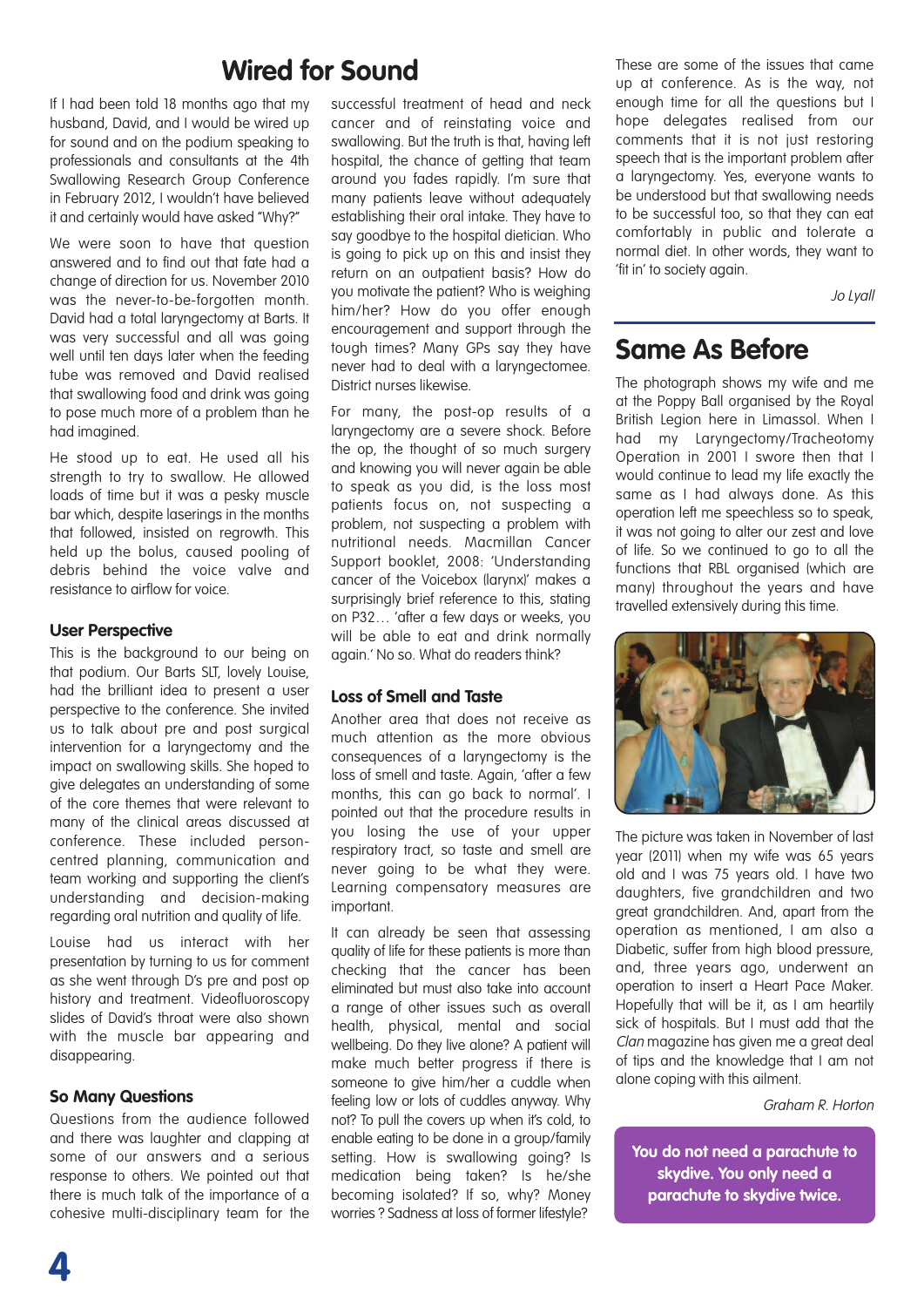## **The Eastern Region Laryngectomee Conference**

More than 100 laryngectomees and their partners met together with a small group of professionals from the Anglia region at Shelford rugby club, near Cambridge on 16 March, for the area's first laryngectomee conference. The event had originally been the idea of Barbara Blagnys (SLT at the Norfolk and Norwich Hospital) and it came to fruition after ten months of careful planning and preparation with professionals from around the area – just before Barbara's retirement at the end of March. Although originally established for the local eastern region, there were also attendees from further afield – as far as London, Berkshire and Weston-super-Mare.

During the morning there were presentations on 'swimming after laryngectomy', 'physiotherapy for laryngectomees' and 'the future of laryngeal cancer treatment'. These proved to be very thought provoking, inspiring and generated lots of discussion and questions for the speakers. A three-course lunch and refreshments were provided and there was time for the attendees to browse the stalls (with representation from over 15 companies and charities).

Discussion tables were set up for the afternoon session to allow for smaller group interactions around topics such as nutrition, voice prostheses and communication. Delegates chatted, shared experiences and stories, and the feedback from all attendees was very positive. The event was made possible by a generous grant from Macmillan and through sponsorship from companies involved in health and laryngectomee care.

We hope the conference will become an annual event and we have already received suggestions for other topics and speakers. For further information please contact Sarah Pilsworth, Macmillan Senior Specialist SLT (H&N/ENT), Addenbrookes Hospital (tel: 01223 216 200).



# **Doing the Right Thing**

I would like to share my experience on returning to work after having <sup>a</sup> Laryngectomy.

In March 2006, diagnosed with cancer of the Larynx, I began an intensive course of radio and chemotherapy which lasted for seven weeks, which afterwards remained under the care of the hospital consultant and GP. Up to October of that year I was receiving SSP from my employer, after October I began receiving incapacity benefit.

### **Work Assessment**

In March 2007 I was asked to attend a work assessment, I was considered fit for work and taken off incapacity benefit and told to apply for jobseekers allowance. I applied to Jobseekers Plus for JSA, but I could not claim until my former employer terminated my contract of employment. My employer contacted my consultant for advice on my condition and was advised because of the nature of the work (welding and grinding) I could not continue with this employment. I was receiving no income or being credited with any NI Contributions. In May 2007 I began receiving JSA allowance. This lasted until November 2007; because of depression my GP put me on to sickness benefit.

I kept trying to get some sort of work and eventually I got a job in March 2008 at a local Theme Park which was only seasonal. Everything seemed to be going well until a routine check up in July found the cancer had returned and the only alternative was a Laryngectomy. That went ahead in August. As I was in employment I was able to claim SSP until the seasonal contract ended in November, then I would have to claim incapacity benefit but the rules had changed and it became ESA.

I tried to claim ESA but was refused on the



grounds that there was a shortfall in NI Contributions 2006/7. This was a bitter blow considering that I had worked since leaving school at 15 and undergone such a major operation. Luckily I was asked if I wanted to return to the Theme Park for the 2009 season. I went back because of our financial situation but, at the end of the season, again I could not claim JSA because of the lack of NI contributions. So I had to wait to start work in March 2010 before having any income again at the end of the 2010 season. Again I could not make any claim for JSA. The 2011 season was better as the Park stayed open for a longer period but I was still unable to claim JSA again when the park closed. Fortunately, I have started work again 2012.

I have written to my MP and been through Tribunals to explain my situation but this has not had any impact. I just have to wait and see what happens at the end of the 2012 season. I hope this may help any other Laryngectomee who is thinking about returning to work. We have enough to cope with without this added stress by trying to do the right thing. *Il wonder* where we heard that one before?)

Brian Liddell



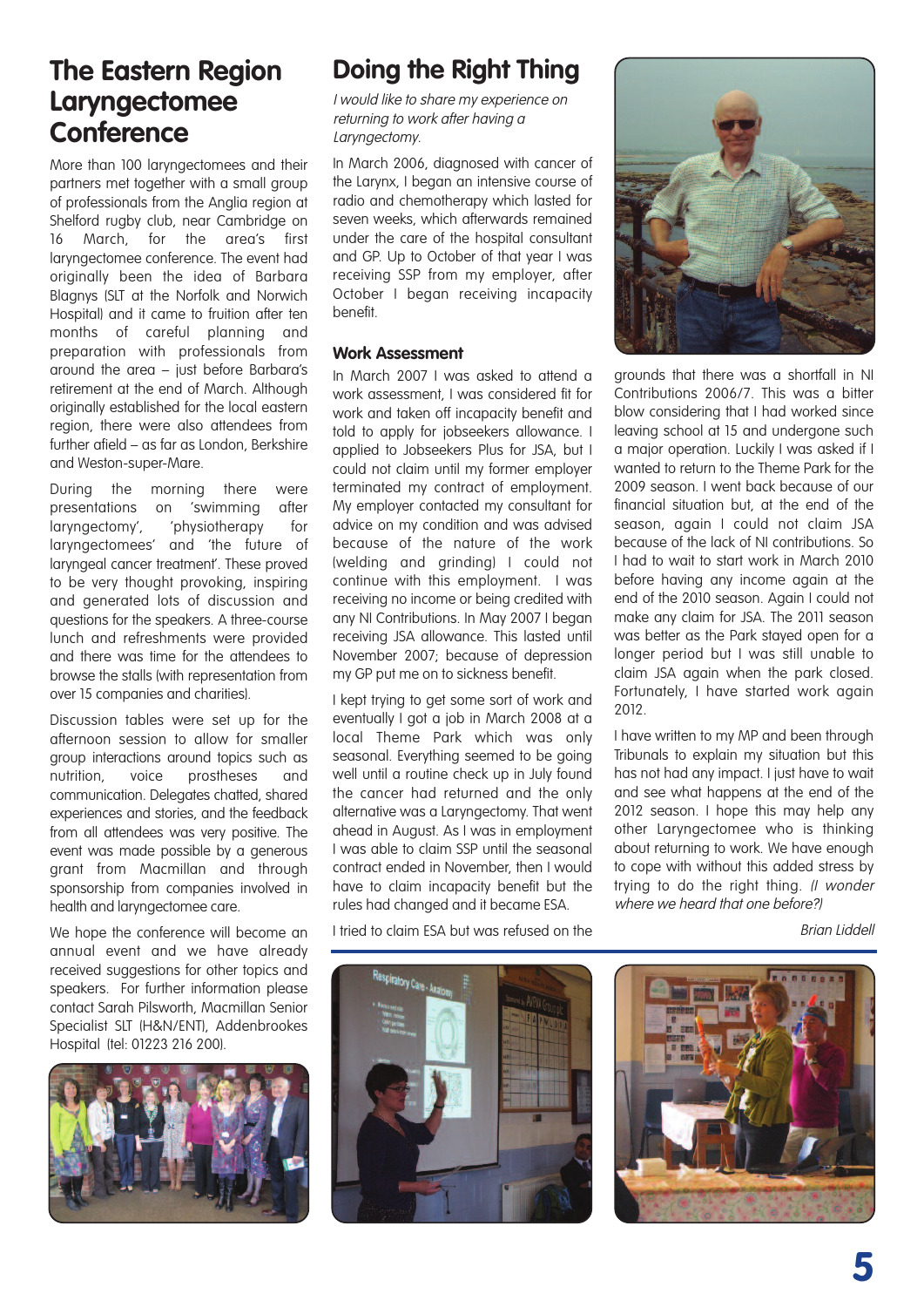## **Curing the Itch – from Scratch**

I would like to comment on the article in the March issue of CLAN from the reader who had an 'itchy skin' problem following a full Lary op. I had the same problem following my full Lary op and, in order to show the extent of the condition, here is a history from my reporting the condition through to its final clearance:

**4 December 2008**: Full Lary op. My wife was having radiotherapy for her condition following six years of a blood condition (Leukaemia) from which she was to die five months later.

**8 January – 4 February 2009**: I had 20 sessions of radiotherapy

**17 April 2009**: the skin rash appeared

**14 May 2009**: Blood test for cause – couldn't confirm what it was

**5 May 2009 – 13 April 2010**: Treated at local clinic and Dermatology clinic (Aberdeen RI) with various skin creams without success. During the whole of this period I suffered continually from severe itchiness especially in bed at night. It was made worse because of the need to scratch! Most of my body from below the neck was affected and I religiously applied my cream (with some help) day and night. Also during this period, I was given a skin biopsy on 13 November 2009 but this did not establish a cause.

### **Success!**

**14 April 2010 – 11 June 2010**: It was decided to give me UV treatment. This consisted of 25 sessions of 'stand up' all round exposure to sun ray lamps starting with an exposure time of about 57 seconds increasing progressively to the last session of approx 3½ minutes. By the fourth session there was a distinct improvement and by the last session I was 95% clear. In retrospect, the cause may have been the result of my radiotherapy treatment or, perhaps, the pressure on me at the time due to my wife's condition. However, the remedy was very clear: the Ultraviolet treatment worked wonderfully well and it was a great relief to have my skin back to normal for which I'm grateful to the doctors and staff at the Dermatology Department of Aberdeen Royal Infirmary.

I am sure my case is not in any way unique but I offer my explanation to your reader so he can, perhaps, take a different tack.

Norman Skene

## **Laryngeal Transplant 18 Months On**

In October 2010, Brenda Jensen received a new larynx at the University of California Davis, Sacramento, California. This was the world's second documented laryngeal transplant and, as with the first, has been a success. Although she retains a tracheostomy, she can speak very normally (see picture). She took a good 8- 10 months to resume normal swallowing, but can now eat or drink anything. At her press conference, she said: "I don't know what the future may bring, but it sure will be better than what we've left behind." I often include this in my talks, since it now only refers to her special



case, but also to the fact that science is now bringing us a new generation of amazing technologies which will transform what we are able to do for patients, including laryngectomees, in years to come. So whilst Brenda's case was a highly exceptional one and we do not propose routine laryngeal transplantation for most circumstances requiring laryngectomy, there is considerable hope that one day life without a 'larynx' will no longer be necessary.<br>Martin Burchell

## **Hon. Fellow**

The photo was taken in October 2009 in the National Museum of Wales in Cardiff where the Rev. Clifford Hughes was privileged to become the first Service User to be awarded an Honorary Fellowship of the Royal College of Speech and Langauge Therapists for 'outstanding service to the College and to people with Communication impairment'. We're sure Clifford won't mind us commenting that either he'd had too many celebratory glasses of champers or that someone had jabbed him in the rear with a sharp object!



## **Benidorm**

The photo shows Gordon and Brenda Hipwell. Gordon is <sup>a</sup> member of Leicester Laryngectomees. He is 81 years old and had his operation 20 years ago. More recently his legs stopped working well but he still enjoys his holidays in Benidorm with the aid of hired electric scooters.



# **Swallowing Problems**

The IAL News reports on research by Professor Cook & Dr Julia Maclean of the St George Swallow Clinic. Main findings are that:

- **●** 72% of laryngectomees have some swallowing difficulties with:
	- Food sticking in throat every day (92%)
	- **●** Taking a longer time to swallow (89%)
	- **●** Build up of food in throat (77%)
	- **●** Tightness in throat every day (68%)
- **●** 57% of laryngectomees with swallowing difficulties do not eat out socially
- **●** 92% of laryngectomees cannot swallow a tablespoon (20mls) in one mouthful
- **●** 25% of laryngectomees cannot swallow bread

Oesophageal disorders are also common following a total laryngectomy and can impact on both swallowing and speech.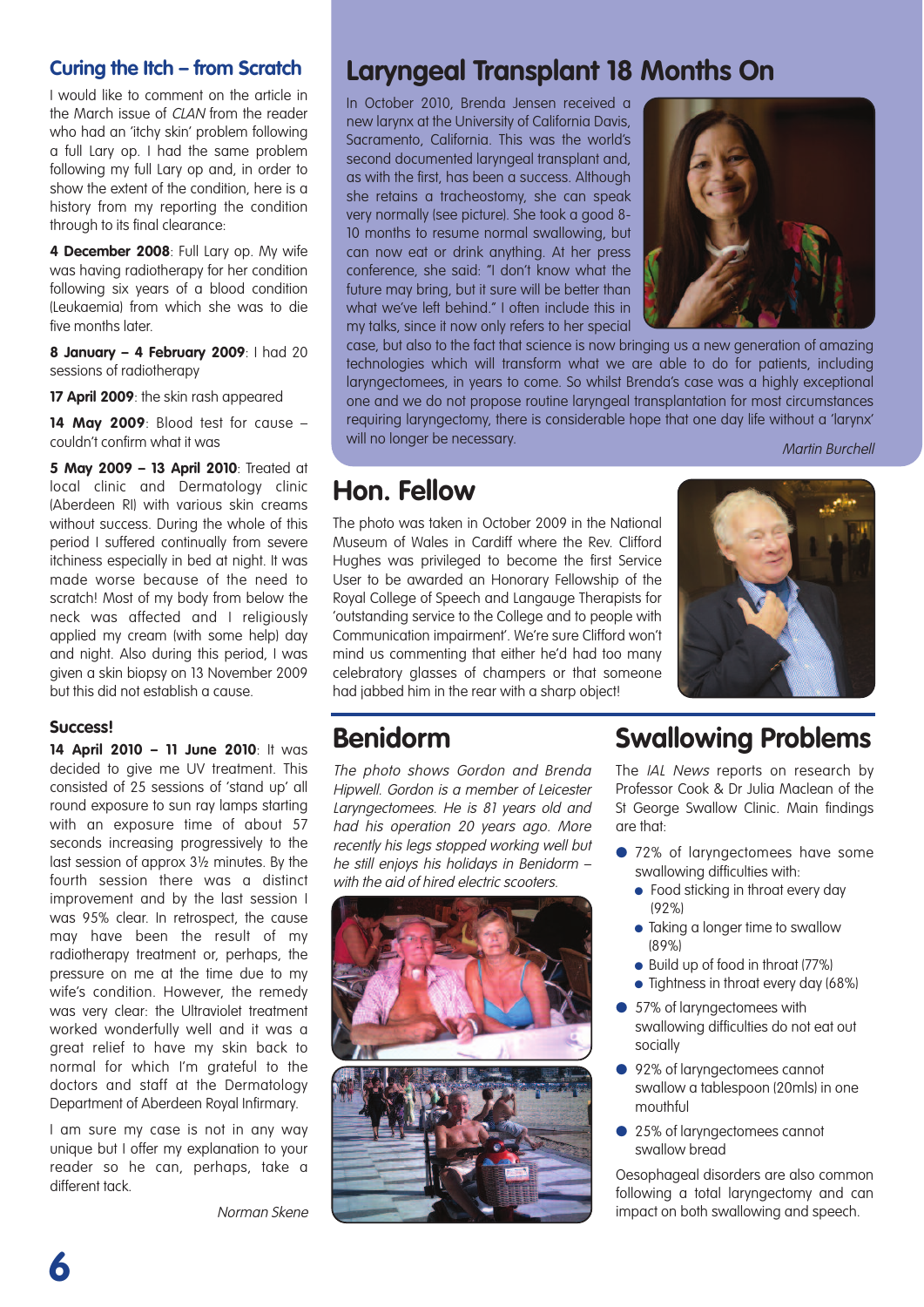# **News from the Clubs**

## **Lost Chord Club, North Staffordshire**

The photos below are of Bernard Bonsall and David Durham receiving the cheque from Beryl Sigley and Kate Leese and one of the two ladies having received bouquets from David Sigley of Bradwell, Newcastle. He was diagnosed with throat cancer and underwent a laryngectomy. Post operatively, some months later, David was introduced to the North Staffordshire Laryngectomee Club whose meetings are held on the first Tuesday of every month at the British Legion Club, 197 Meir Road, Langton ST3 7JF. Feeling extremely grateful for everything that had been done for Mr Sigley, his wife Beryl and best friend Kate Leese decided to raise some funds by doing a table top sale for the Laryngectomee charity.



The Club would like to thank families and many friends who donated lots of items to sell and all the people who have supported them by buying their goods.

Particularly they would like to say a very big thank you to Mr Philip Mansfield, the owner and organiser of the table top which is held at Alexander Pottery at Longport Tunstall every Wednesday and Saturday at 9 am. We have been doing the table top for five months and have raised the grand sum of £1,500 for the Laryngectomee club which was donated on Tuesday 3 April 2011

Tony Joynes

## **Plymouth**

The February meeting took the form of a visit to the National Aquarium in Plymouth on Valentine's Day. Six intrepid Club members met up on the Barbican for a coffee prior to taking an educational tour of the aquarium. The visit culminated in a 4-D viewing of a film in the aquarium cinema. And yes, it was 4-D... not 3-D! Their March monthly meeting was held in the Mustard Tree at Derriford Hospital and featured an instructional talk by Mr Neil Hunt, who is the Clinical Tutor for the South West Ambulance Services. Their June meeting includes a Trip up the River Tamar followed by a Cream Tea.

The Plymouth Club was also awarded £445 from Devon Community Foundation to help them run as a support group for laryngectomees and other head-and-neck cancer survivors. Geoff Read, the Chair of the PLC and a Laryngectomee himself, said: "This grant will make a huge difference to laryngectomees living in the Plymouth area. Thank you Devon Community Foundation!" The PLC usually meets up on the second Tuesday of each month. For further information please email Geoff on saudigeoff@yahoo.co.uk

Laura Hewitt from DCF added: "We are delighted to be able to support this fantastic group. It is groups like this working on the frontline that are so essential to our communities. It's what makes DCF so important to ensure that together with donors and local groups we can build strong and vibrant communities for everyone in Devon, both now and for the future."

## **Chinwags, Kirkcaldy**

George Stewart, Chairman, reports that on 2 March they had the opportunity to go to Pathead Halls courtesy of Lorraine Brown who is a Line Dance teacher. She was holding a Line Dance social evening and agreed they could have a Tombola & Doll table to raise funds for the club. Most of the donations for the Tombola were from a former laryngectomee's family from Kinglassie. Thanks to them they raised £153. Lorraine also held a raffle and she donated all the proceeds to their funds and gave a very generous donation from her door ticket sales bringing the total to £320. So a big thank-you to Lorraine and to all the line dancers who bought tickets. And last but not least to Jan, Nancy and Elizabeth for helping with the raffles. Everyone enjoyed the music and watching the line dancing.

## **Mucus Thinner**

My father, a laryngectomee, suffers with excess mucus. Someone recommended 'Air-Power' and he's found this a great help. His mucus is much thinner so looser and easier to cough up. Although it claims to be a 'natural product' it's always a good idea to check with your doctor first, but thought we'd pass on the recommendation.

Anne Greenwood, Stockport



## **Cornwall**

Over the last 12 months they have had some most enjoyable meetings: a train trip from Totnes to Buckfast; a River trip up the Helford starting at Budock Vean Hotel; a soup lunch at Devoran with the Plymouth Lary club and also friends from the Recovery Club; a very enjoyable Christmas lunch, enjoyed by over 40 members and guests; a Trip to the Herb Garden in Bodmin, followed by a cream tea at St Benets Abbey. The May meeting was at the Victoria Inn for lunch and Matthew Exelby from the NHS Ambulance Service, who introduced the special laryngectomy

equipment into ambulances, attended and brought one of the new ambulances complete with the latest equipment.

The Chair of the SpeakEasy Club in Cornwall, Ron Wills, and his surgeon from Treliske, Adam Wilde, were on the Laurence Reed Show on Monday 30 January 2012. They have been visiting schools in Cornwall and giving talks, with very encouraging results and lots of feedback. A large part of Laurence's programme covered the whole subject, including an interview with the Head of Derriford Hospital.